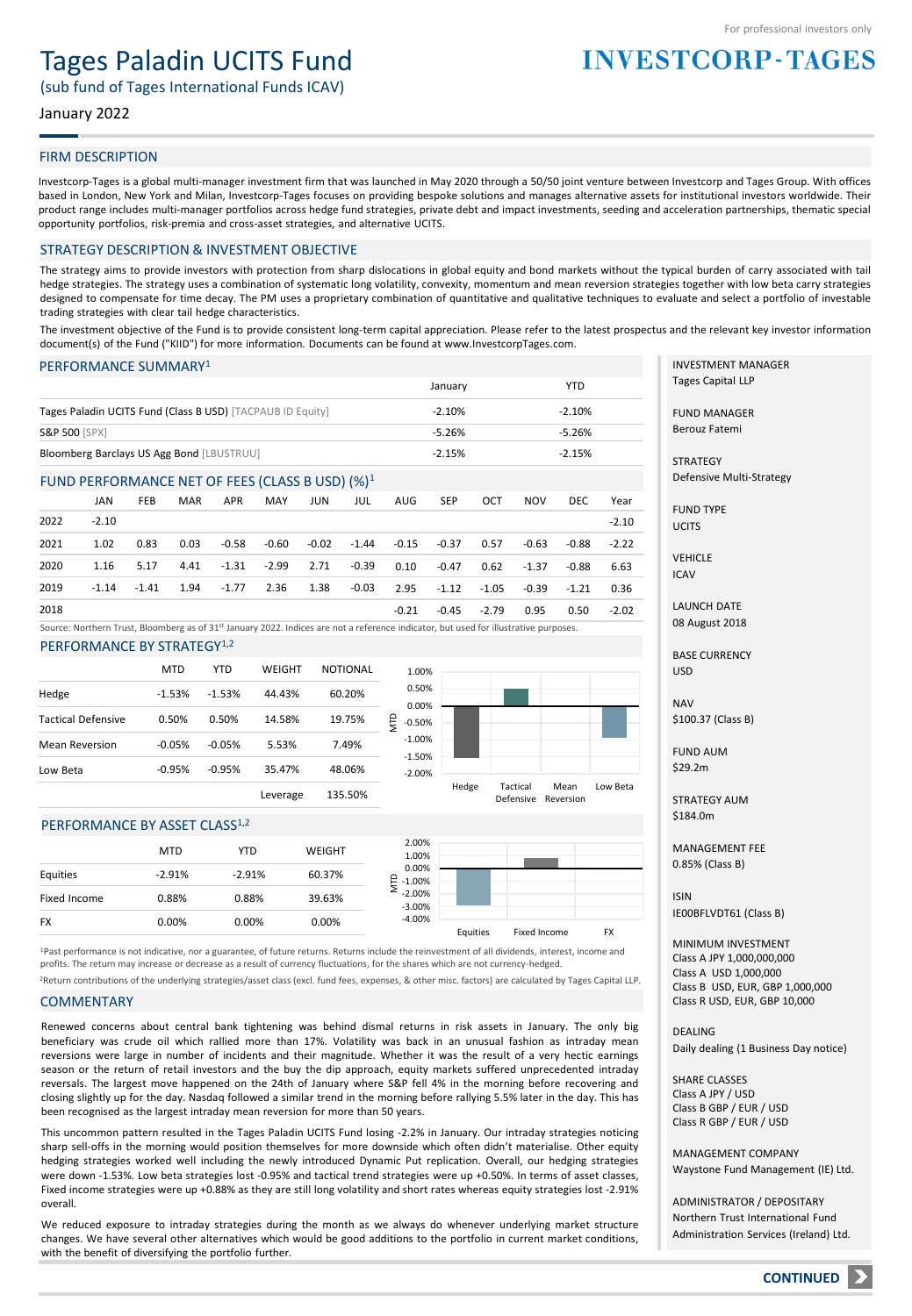### Tages Paladin UCITS Fund

**INVESTCORP-TAGES** 

(sub fund of Tages International Funds ICAV)

January 2022

#### NOTIONAL BREAKDOWN BY STRATEGY **RISK ALLOCATION BY STRATEGY**



#### NOTIONAL BREAKDOWN BY ASSET CLASS



#### TAIL HEDGE SCORE\*



\*The tail hedge score is a metric which estimates the expected recovery rate of the Paladin Fund for each risk factor. It is based on historical monthly returns over the last three and ten years.



### **VOLATILITY**



#### MONTHLY EXPECTED SHORTFALL (95% cVAR)



#### RISK & REWARD PROFILE

| <b>Lower risk</b> |                                |  |                                 | <b>Higher risk</b> |
|-------------------|--------------------------------|--|---------------------------------|--------------------|
|                   | <b>Typically lower rewards</b> |  | <b>Typically higher rewards</b> |                    |
|                   |                                |  |                                 |                    |

Risk Scale from the key investor information document(s) of the Fund ("KIID"). Risk 1 does not mean a risk-free investment. This indicator may change over time. Please refer to the risk glossary at the back of this document.

Investcorp 48 Grosvenor Street, London, W1K 3HW Tel: +44 (0)20 3743 3476

Email: [IR-EU@investcorp.com](mailto:IR-EU@investcorp.com)



Long Volatilus<br> **Best Performing Fund over a 2 Year Period**<br>
Tages Paladin UCITS Fund<br> *(Investorp-Tages)* 

Please click [here](https://thehedgefundjournal.com/wp-content/uploads/2021/03/UCITS-Hedge-Awards-2021-Winners-List.pdf) for proof of award. Awards are not an indicator for future performance.